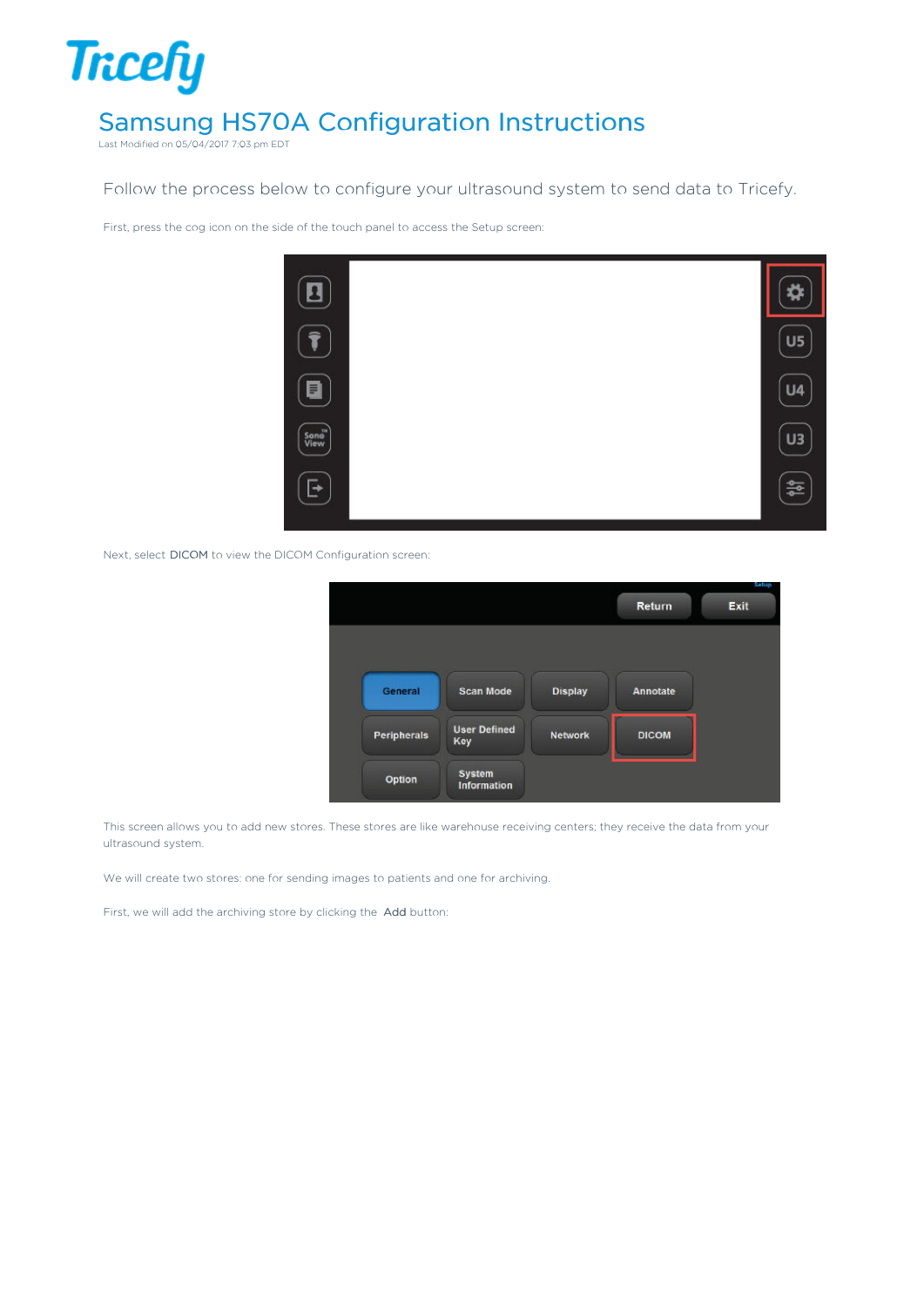



Enter the following information:

Service: Storage Alias: Trice Medical AE Title: archive IP Address = shown during installation or refer to Account Settings Port = 104 or 105 (refer to Account Settings )

Press Save. We will return to the DICOM Configuration screen. Next, we will add the patient-sharing store by clicking the Add button again. Follow the steps outlined above and enter the following information:

Service: Storage Alias: Trice Patient AE Title: patient IP Address = shown during installation or refer to Account Settings Port = 104 or 105 (refer to Account Settings )

## Press Save again.

Our new stores are now listed on the DICOM Configuration screen. The last thing we want to do is make sure the DICOM Compression setting is set to JPG Baseline.

| Add                            | Edit Delete Test |   |                                           | Queue        |  |
|--------------------------------|------------------|---|-------------------------------------------|--------------|--|
| -DICOM Send Format-<br>2D Mode | Color            | Y | -DICOM Compression-<br><b>Still Image</b> | JPG Baseline |  |
| <b>Color Mode</b>              | Color            | Y |                                           |              |  |

To correct the compression setting, click on each service listed above and select JPG Baseline from the drop-down menu.

We can make sure our system is working by pressing the Test button. This button only illuminates when a store is selected. A Normal result means you are ready to send studies to Tricefy.